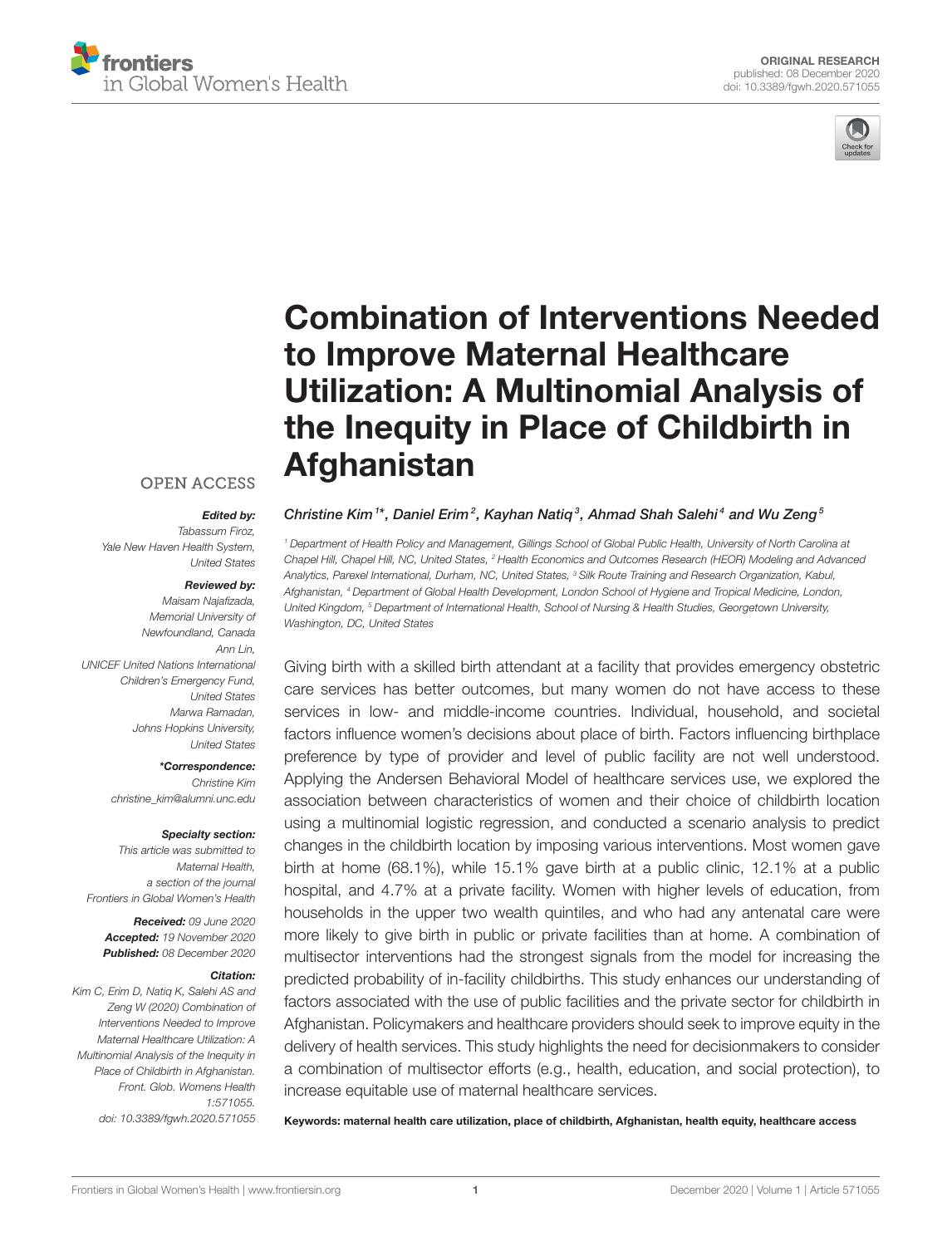# INTRODUCTION

Despite a relative decline of 43.9% in global maternal mortality from 1990 to 2015, more progress is needed to meet the United Nations Sustainable Development Goal (SDG) 3.1—a global maternal mortality ratio (MMR) of fewer than 70 deaths/100,000 live births by 2030 [\(1\)](#page-10-0). Notably, most deaths and childbirth complications occur in low- and middle-income countries (LMIC) from preventable causes [\(2,](#page-10-1) [3\)](#page-10-2). Several interventions have been introduced to reduce maternal mortality, including increasing skilled birth attendants (SBA) for delivery and access to in-facility births [\(4\)](#page-10-3).

Recommendations pertaining to place of delivery include encouraging low-risk births at home with a SBA to all births in facilities where access to emergency obstetric care is available [\(5,](#page-10-4) [6\)](#page-10-5). A third option leaves place of birth to patient and provider preference [\(5,](#page-10-4) [6\)](#page-10-5). These preferences may be limited by barriers to accessing facilities as well as individual, household, and societal factors, e.g., needing permission from her husband, inaccessible facilities to accompanying relatives, perceived quality of care, previous experience with provider, cost, transportation, and distance [\(7–](#page-10-6)[12\)](#page-10-7). Globally, in-facility births ranged from below 40% among the poorest countries to above 90% among middleincome countries [\(6\)](#page-10-5). Ninety-eight percent of in-facility births were performed by a SBA and 96% of SBA deliveries were in a facility, indicating that, globally, few home births and not all in-facility births were assisted by a SBA [\(6\)](#page-10-5). This is particularly true for fragile and conflict-affected countries like Afghanistan, among the 11 countries with the lowest in-facility births (<40%); however, <10% of home births were with a SBA [\(6\)](#page-10-5).

Afghanistan has among the highest maternal death rates in the world, nearly ten times greater than the global MMR [\(1,](#page-10-0) [13\)](#page-10-8). While national MMR estimates are debated, regardless of the estimate or data source used, maternal deaths in the country are unacceptably high [\(14\)](#page-10-9). Despite over 20 years of continuous conflict, significant progress has been made to rebuild the country's health system [\(15\)](#page-10-10). Between 2003 and 2015, there were increases in the number of births with a SBA (14–51%) and in a facility (13–48%) [\(15,](#page-10-10) [16\)](#page-10-11). However, current coverage estimates fall short of the recommended 87% SBA and 81% in-facility births required to achieve SDG 3.1 [\(1\)](#page-10-0).

Socioeconomic and demographic factors, such as wealth quintile, parity, and education are strong predictors of SBA use in Afghanistan [\(17](#page-10-12)[–21\)](#page-10-13). Additionally, use of antenatal care (ANC) reduces delays in seeking care for obstetric emergencies [\(22\)](#page-10-14). Despite an increase in ANC use in Afghanistan, over half of women give birth at home, with only 43% of childbirths in a public facility, and 5% in a private facility [\(16\)](#page-10-11). Prior studies have shown utilization preferences for health services. For instance, one found that receiving health services in a public or private facility varied by type of service; public facilities were used more for inpatient services and less for outpatient services [\(23\)](#page-10-15). Public health services in Afghanistan were designed for rapid scaleup through contracting with non-governmental organizations (NGOs) [\(24\)](#page-10-16). This delivery approach improved the equity of health services provision by reaching the poorest households via NGO implementing partners, where the government lacked capacity to delivery services itself [\(25\)](#page-10-17). However, as in other LMICs, there is an inequitable use of public compared to private facilities among the poorest and wealthiest households, respectively [\(23,](#page-10-15) [26\)](#page-10-18).

Understanding the factors associated with women's place of birth preference is important for decisionmakers to improve planning and administration of maternal health services, such as through health education outreach programs, improved access to emergency obstetric care services, or training of health workers to improve quality of ANC. Unfortunately, factors influencing birthplace preference by type of provider (public vs. private) and level of public facility (clinic vs. hospital) are not well understood in Afghanistan.

We adapted the Andersen Behavioral Model [\(27\)](#page-10-19) to understand the maternal healthcare utilization context. For this study, this model conceptualizes maternal healthcare use as a function of predisposing (socio-demographic factors), enabling (income and vehicle access), and need (woman's view of her own health or symptoms) factors. Feedback loops show that maternal health status influences predisposing, enabling, and perceived need for services, as well as behaviors (health practices during pregnancy and in-facility childbirth), which subsequently affect maternal health outcomes. Using the Anderson Behavioral Model, we explore the associations between key socio-economic and demographic factors and the likelihood of giving birth in a public clinic, public hospital, private facility, or at home [\(28\)](#page-10-20).

### MATERIALS AND METHODS

#### Data Sources

We used household survey data which was conducted as part of an impact evaluation of a results-based financing (RBF) intervention in nine provinces in Afghanistan (**[Figure 1](#page-2-0)**) [\(29,](#page-10-21) [30\)](#page-10-22). The surveys are repeated cross-sections from 2010, 2013, and 2015. Two questionnaires were used for the household survey: the household questionnaire and the female and child health questionnaire.

The household survey used a multi-stage probability sample of the nine selected provinces purposively selected based on representation by different donors and feasibility of implementing the pilot project. In the first stage, 74 health facilities were randomly selected, stratified and matched by facility type and number of outpatient visits in the previous year. The second stage consisted of randomly selecting 288 villages or clusters in the catchment area of the selected health facilities (two clusters per health facility). Using the household listing conducted prior to the survey, the third stage involved simple random sampling of households in the selected villages. The same villages and health facilities were visited during each year of the survey. However, households may or may not be the same as they were not linked across the datasets. On average, interviews

**Abbreviations:** Abbreviations: ANC, Antenatal Care; BPHS, Basic Package of Health Services; LMIC, Low and middle-income country; MMR, Maternal mortality ratio; NGO, Non-governmental organization; RBF, Results based Financing; SBA, Skilled Birth Attendance; SDG, Sustainable Development Goals; VIF, Variance Inflation Factors.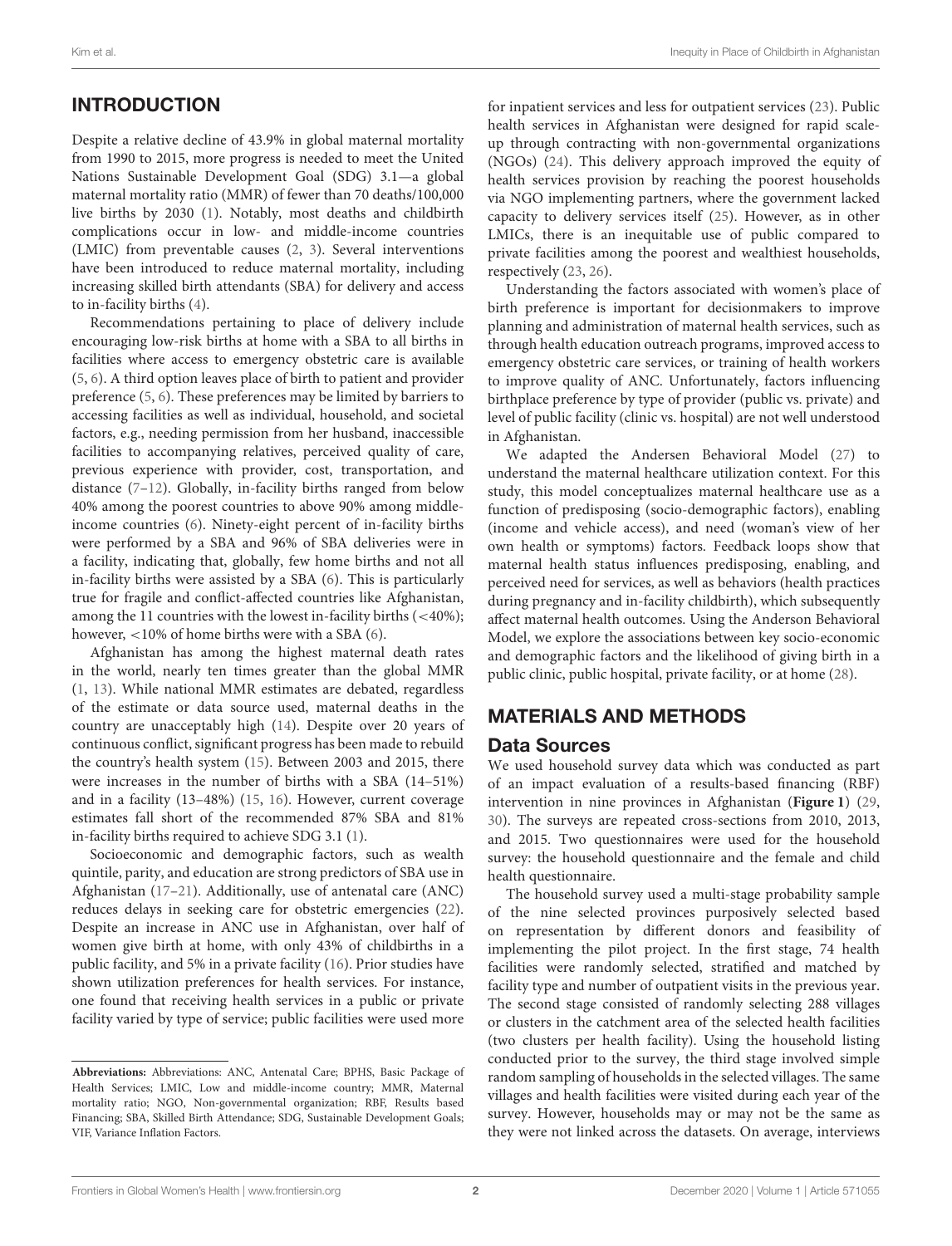

<span id="page-2-0"></span>were conducted in 24 households per village, resulting in total household sample sizes of 6,878 in 2010, 6,848 in 2012, and 6,584 in 2015. There was less than a 1% nonresponse rate by households across all 3 years, and <5% missing data across variables.

The household questionnaire collected information from the head of the household on all household members, including name, sex, education, socioeconomic status, and utilization of health services. The female and child health questionnaire collected information from ever-married women age 15–49 or women over 18 years who are primary caretakers of children under 5 years of age; questions included age; literacy; pregnancybased reproductive history; knowledge and use of family planning methods; access, utilization, and quality of services for antenatal care, delivery, postnatal care, and child health services, including immunization; and, perception and quality of services and trust in healthcare providers.

Data on insecurity incidents by province were obtained from the International NGO Safety Organization [\(31\)](#page-10-23). We also used spatial data of villages included in the study sample and the country's road network. Spatial data were obtained from several publicly available sources (2012–2013 Afghanistan Information Management Services (AIMS) through the Humanitarian Data Exchange) and the MoPH [\(32\)](#page-10-24).

#### **Measures**

The outcome variable was the location of childbirth with four options: public clinic, public hospital, private clinic or hospital, and home. Specifically, public clinics include the primary care clinics providing the Basic Package of Health Services (Comprehensive Health Centers, Basic Health Centers, and Sub Health Centers). Public hospitals include District Hospitals, Provincial Hospitals, and Regional Hospitals. Private clinic or hospital category includes any childbirth delivery in the private sector. Only 2% of home births were attended by a SBA, so Home includes all home births, the majority of which did not have a SBA. Women with an in-facility birth all reported having a SBA. Individual and household-level determinants of health access were chosen based on the Andersen Behavioral Model (**[Figure 2](#page-3-0)**)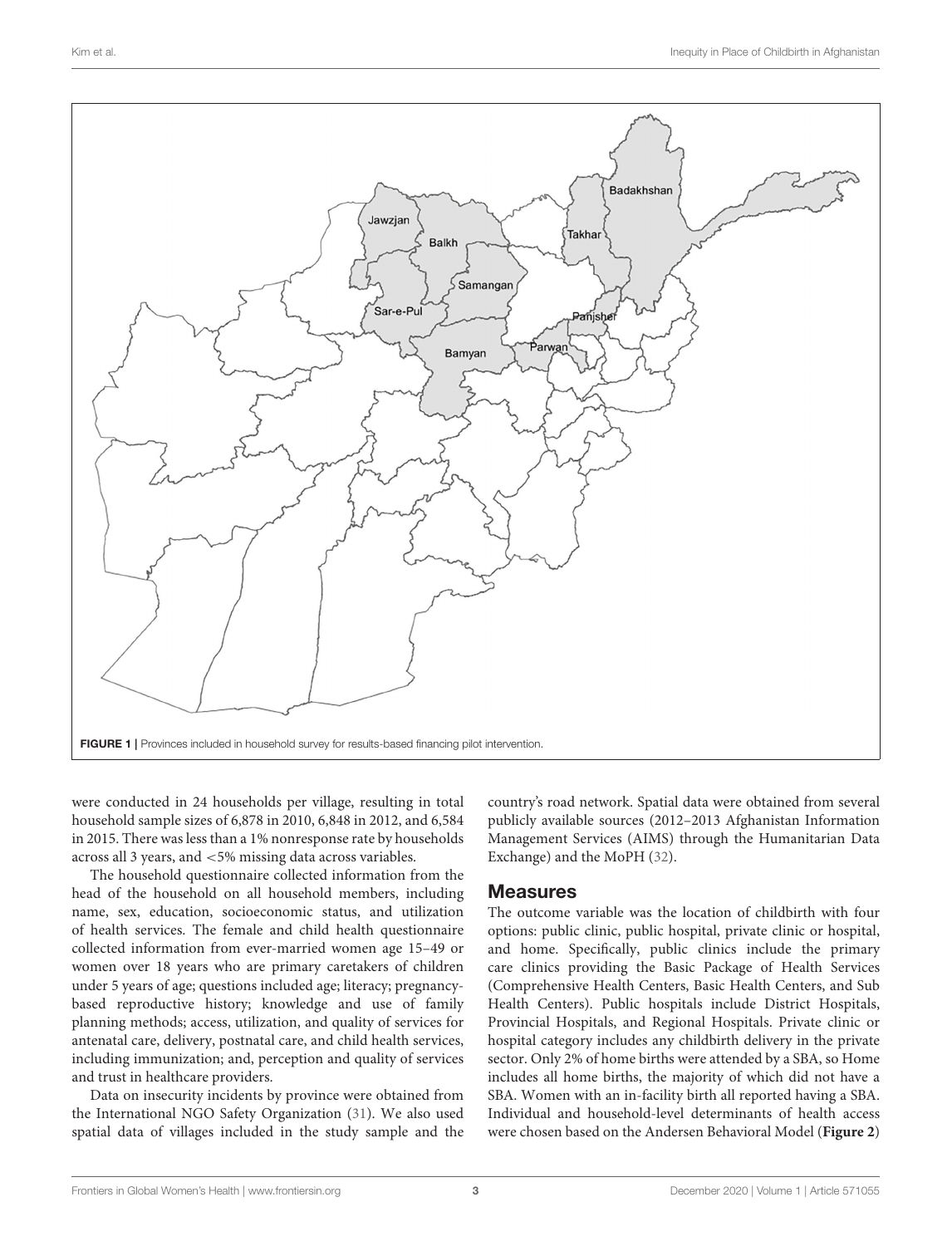

<span id="page-3-0"></span>[\(28\)](#page-10-20). The predisposing factors in our model include the woman's age (divided into seven five-year categories), education level (no education, primary, secondary or higher), and gravidity (no previous pregnancies or  $>1$  previous pregnancies). Enabling factors include household wealth status [quintile constructed based on index scores [\(33\)](#page-10-25)], distance to the nearest main or secondary road (in km) as a proxy for rurality, access to a motor vehicle for transport (yes or no), number of security incidents in the province of residence (continuous), provincial health performance score (continuous), type of nearest public health facility (Hospital, Comprehensive Health Center, Basic Health Center, or Sub-Health Center), and an ANC adequacy index (no ANC, inadequate, and adequate). We calculated the Euclidean distance to the nearest main or secondary road (in km) using the country's road network and geocoded locations of villages included in the study sample in ArcGIS.

Some studies have used ANC as a proxy for need by assuming that women who use ANC are likely to have knowledge of the services or perceive the need due to problems during pregnancy [\(34,](#page-10-26) [35\)](#page-10-27). However, receiving ANC is likely to lead to childbirth in certain locations because the woman is better connected to the health care system and not necessarily because she has more need. Thus, ANC adequacy index was included as an enabling factor.

The ANC adequacy index was based on four dimensions of continuity and adequacy: skill of provider (physician, nurse, or midwife), timeliness (care initiated during the first 4 months of pregnancy), sufficiency (at least four ANC visits during the pregnancy), and appropriateness (summary indicator of nine services received: weight check, blood pressure check, urine exam, blood test, nutrition counseling, counseling on signs of pregnancy complications, counseling on where to go when complications occur, iron and folic acid supplementation, and tetanus toxoid 2 vaccine). Studies in LMICs commonly use the receipt of >4 ANC visits due to limited data availability. We modified the Adequacy of Prenatal Care Utilization Index to generate this ANC adequacy index to account for timeliness,

content, and process of care based on WHO recommendations as the number of visits alone do not correlate with content and process of care received [\(36,](#page-10-28) [37\)](#page-10-29). Use of an ANC index is limited in the LMIC context, however, the need to standardize and better measure effective ANC coverage has been recognized [\(37,](#page-10-29) [38\)](#page-10-30). We used a threshold of six services received, relaxing the 80% threshold used in similar studies for "good" or "adequate" ANC that used medical record data [\(39,](#page-11-0) [40\)](#page-11-1). ANC was considered adequate if a woman had at least four skilled ANC visits in the first 4 months of pregnancy with at least six of the nine services received. ANC was considered inadequate if a woman had at least one skilled ANC visit after the first 4 months of pregnancy and less than six services received.

Covariates in the model include the province of residence, whether the woman lived in the catchment area of a facility that received the RBF intervention, and year (2010, 2013, 2015).

#### Statistical Data Analysis

We accounted for the survey design and weights at each level. A multinomial logistic regression was used to assess the relationship between the characteristics of women and their choice of childbirth location; because giving birth at home has the highest likelihood of maternal-related complications and death and considered undesirable location from a policy perspective, it was selected as the comparison category. We assumed complete case analysis given the low level of missingness across the variables (<5%).

Descriptive statistics were weighted to account for the survey design. Multicollinearity was assessed by obtaining the variance inflation factors (VIF); security incidents and provincial health performance score were both excluded from the final model due to their high levels of correlation with the province variable. Results from the multinomial logistic regression analyses are presented as average marginal effects (AME) with 95% confidence intervals (CI). All statistical analyses were done in Stata 14 (StataCorp).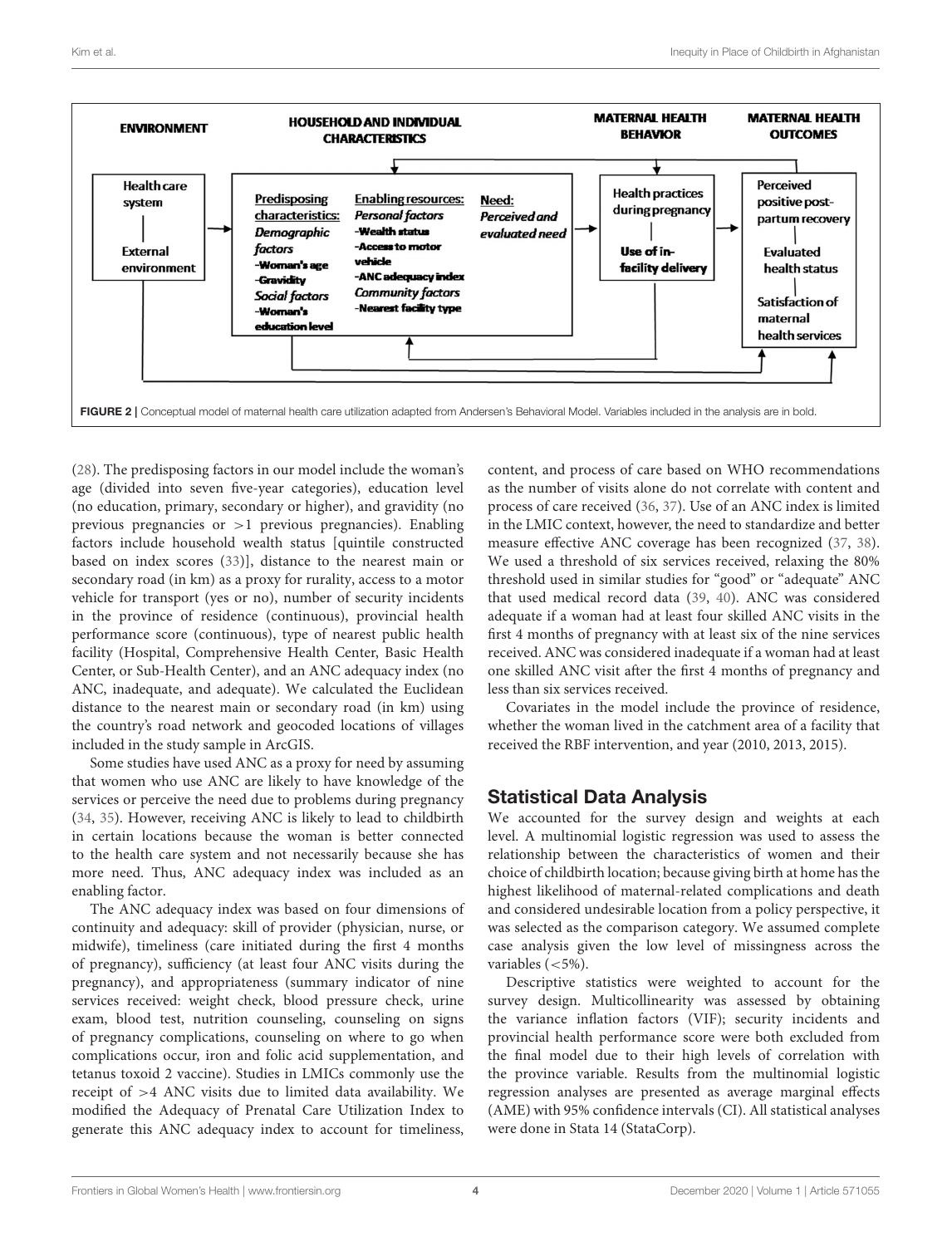<span id="page-4-0"></span>TABLE 1 | Characteristics of women included in study sample by delivery location used for most recent birth within the last 2 years, accounting for complex survey design<sup>\*</sup>  $(n = 9,705)$ .

|                                                     | <b>Total</b>  | <b>Public clinic</b> | <b>Public hospital</b> | Private clinic/ hospital | Home          |              |
|-----------------------------------------------------|---------------|----------------------|------------------------|--------------------------|---------------|--------------|
|                                                     | $(n = 9,705)$ | $(n = 1,468)$        | $(n = 1, 176)$         | $(n = 455)$              | $(n = 6,606)$ |              |
|                                                     | $n$ (%)       | $n$ (%)              | $n$ (%)                | n (%)                    | n (%)         | p-value      |
| <b>PREDISPOSING FACTORS</b>                         |               |                      |                        |                          |               |              |
| Woman's age category                                |               |                      |                        |                          |               |              |
| 15-19 years                                         | 575 (5.9)     | 106(7.7)             | 88 (8.3)               | 31(5.8)                  | 350 (5.0)     | $\leq 0.001$ |
| 20-24 years                                         | 2,545 (26.3)  | 443 (30.6)           | 343 (28.8)             | 136 (30.2)               | 1,623 (24.5)  |              |
| 25-29 years                                         | 2,576 (26.2)  | 361 (24.6)           | 289 (22.9)             | 107 (23.4)               | 1,819 (27.3)  |              |
| 30-34 years                                         | 1,778 (18.2)  | 240 (15.3)           | 199 (18.2)             | 69 (14.4)                | 1270 (19.1)   |              |
| 35-39 years                                         | 1,406 (13)    | 219 (14.9)           | 158 (13.4)             | 70 (16.1)                | 959 (15.2)    |              |
| 40-44 years                                         | 632 (6.6)     | 80(5.7)              | 75 (6.3)               | 31(7.1)                  | 446 (6.8)     |              |
| 45-49 years                                         | 191 (2.0)     | 19(1.1)              | 23(2.2)                | 11(3.0)                  | 138(2.1)      |              |
| Woman's education level                             |               |                      |                        |                          |               |              |
| No education                                        | 8,877 (91.5)  | 1,297 (88.1)         | 985 (84.5)             | 368 (81.9)               | 6,227 (94.3)  | $≤$ 0.001    |
| Primary education                                   | 415 (4.3)     | 92(6.5)              | 77 (6.4)               | 32(7.1)                  | 214(3.1)      |              |
| Secondary education or more                         | 410 (4.2)     | 79 (5.4)             | 113 (9.1)              | 55 (9)                   | 163 (2.6)     |              |
| Gravidity                                           |               |                      |                        |                          |               |              |
| No previous pregnancies                             | 264 (2.9)     | 39(2.4)              | 39(3.3)                | 7(1.5)                   | 179 (3.1)     | 0.147        |
| $1 +$ previous pregnancy                            | 9,439(97.1)   | 1,429 (97.6)         | 1,137 (96.7)           | 448 (98.5)               | 6,425 (96.9)  |              |
| <b>ENABLING FACTORS</b>                             |               |                      |                        |                          |               |              |
| <b>Wealth status</b>                                |               |                      |                        |                          |               |              |
| First quintile                                      | 1,676 (16.8)  | 202 (14.6)           | 115 (11.0)             | 31(7.0)                  | 1,328 (19.0)  | $≤$ 0.001    |
| Second quintile                                     | 1,834 (18.9)  | 294 (20.5)           | 136 (12.0)             | 44(7.0)                  | 1,360 (20.6)  |              |
| Third quintile                                      | 1,948 (20.4)  | 279 (19.0)           | 187 (16.2)             | 66 (13.4)                | 1,416 (22.1)  |              |
| Fourth quintile                                     | 2,007 (21.2)  | 310 (20.9)           | 278 (25.1)             | 101 (23.4)               | 1,318 (20.4)  |              |
| Fifth quintile                                      | 2,240 (22.7)  | 383 (23)             | 460 (35.7)             | 213 (47.6)               | 1,184 (18.0)  |              |
| <b>Access to motor vehicle</b>                      |               |                      |                        |                          |               |              |
| No                                                  | 8,625 (93.6)  | 1,312 (93.3)         | 1,031 (89.5)           | 402 (89.3)               | 5,880 (94.8)  | $\leq 0.001$ |
| Yes                                                 | 593 (6.4)     | 105(6.7)             | 125 (10.5)             | 49 (10.7)                | 314(5.2)      |              |
| <b>Nearest facility type</b>                        |               |                      |                        |                          |               |              |
| Sub Health Center                                   | 4,045 (45.0)  | 669 (45.4)           | 477 (44.3)             | 245 (59.2)               | 2,654 (43.9)  | $\leq 0.001$ |
| <b>Basic Health Center</b>                          | 3,343 (28.0)  | 464 (28.8)           | 359 (23.6)             | 96 (14.3)                | 2,424 (29.6)  |              |
| Comprehensive Health Center                         | 1,675 (20.2)  | 263 (21.3)           | 184 (18.0)             | 68 (16.0)                | 1,160 (20.6)  |              |
|                                                     |               |                      |                        |                          |               |              |
| Hospital                                            | 642 (6.9)     | 72 (4.5)             | 156 (14.2)             | 46 (10.0)                | 368 (5.9)     |              |
| Distance to the nearest main or secondary road (km) | 9,406 (18.4)  | 1,402 (21.5)         | 1,150(8.9)             | 447 (8.3)                | 6,407 (20.1)  | 0.056        |
| Number of security incidents (mean)                 | 9,705 (14.9)  | 1,468 (13.0)         | 1,176 (16.8)           | 455 (26.6)               | 6,606 (14.1)  | $\leq 0.001$ |
| Provincial health performance score (mean)          | 9,705 (59.9)  | 1,468 (59.3)         | 1,176 (60.2)           | 455 (59.3)               | 6,606 (60.1)  | $\leq 0.001$ |
| ANC adequacy index (at least 4 visits)              |               |                      |                        |                          |               |              |
| No ANC                                              | 3,720 (36.3)  | 221 (14.1)           | 179 (15.2)             | 71 (14.1)                | 3,249 (47.0)  | $≤$ 0.001    |
| Inadequate                                          | 5,460 (58.3)  | 1,095 (75.6)         | 870 (74.6)             | 349 (77.2)               | 3,146 (49.8)  |              |
| Adequate                                            | 525(5.4)      | 152 (10.3)           | 127 (10.2)             | 35(8.7)                  | 211(3.2)      |              |
| <b>OTHER CONTROL VARIABLES</b>                      |               |                      |                        |                          |               |              |
| <b>Province</b>                                     |               |                      |                        |                          |               |              |
| Parwan                                              | 1,610 (13.2)  | 204 (11.0)           | 333 (19.9)             | 82 (13.3)                | 991 (12.5)    | $\leq 0.001$ |
| Badakhshan                                          | 784 (7.8)     | 37(2.2)              | 90(7.6)                | 10(2.2)                  | 647 (9.6)     |              |
| Takhar                                              | 1,610 (16.6)  | 192 (13.2)           | 105 (9.2)              | 53 (11.7)                | 1,260 (19.1)  |              |
| Samangan                                            | 891 (10.7)    | 233 (18.9)           | 59 (5.8)               | 17 (3.8)                 | 582 (10.2)    |              |
| Balkh                                               | 1,511 (14.8)  | 126 (7.3)            | 199 (18.7)             | 102 (19.2)               | 1,084 (15.5)  |              |
| Jawzjan                                             | 704 (10.7)    | 111 (10.6)           | 106 (13.5)             | 148 (40.9)               | 339(7.9)      |              |
| Bamyan                                              | 1,479 (14.8)  | 332 (19.5)           | 175 (14.5)             | 14 (3.0)                 | 958 (14.6)    |              |
| Saripul                                             | 535 (7.4)     | 110 (10.4)           | 49 (7.2)               | 12(3.6)                  | 364(7.1)      |              |
| Panjsher                                            | 581 (4.0)     | 123 (6.9)            | 60 (3.6)               | 17 (2.3)                 | 381 (3.6)     |              |

[Frontiers in Global Women's Health](https://www.frontiersin.org/journals/global-women)| [www.frontiersin.org](https://www.frontiersin.org) 5 **5** [December 2020 | Volume 1 | Article 571055](https://www.frontiersin.org/journals/global-women)

*(Continued)*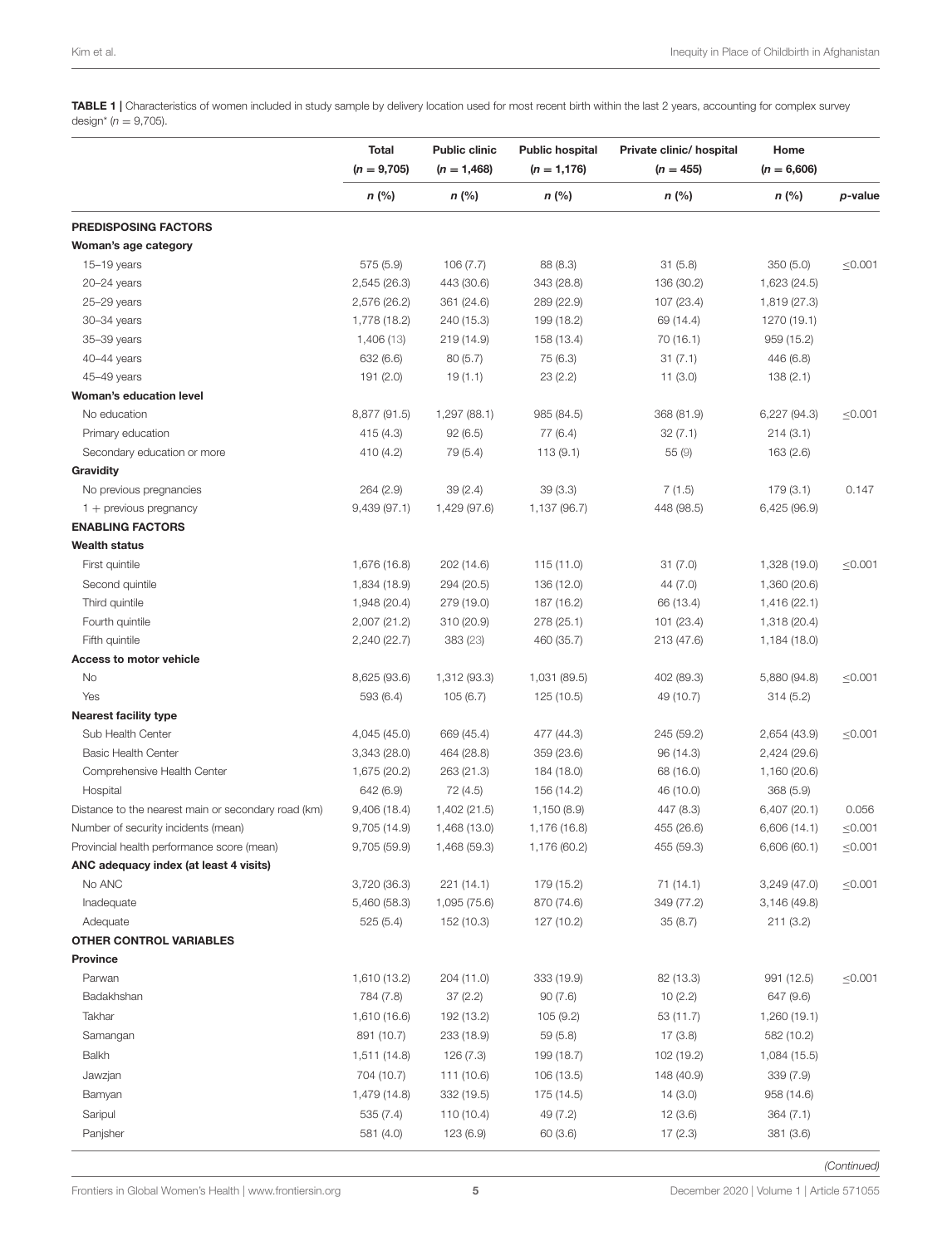#### TABLE 1 | Continued

|                                  | <b>Total</b><br>$(n = 9,705)$ | <b>Public clinic</b><br><b>Public hospital</b><br>$(n = 1,468)$<br>$(n = 1,176)$ |            | Private clinic/ hospital<br>$(n = 455)$ | Home<br>$(n = 6,606)$ |         |
|----------------------------------|-------------------------------|----------------------------------------------------------------------------------|------------|-----------------------------------------|-----------------------|---------|
|                                  | $n$ (%)                       | $n$ (%)                                                                          | $n$ (%)    | $n$ (%)                                 | $n$ (%)               | p-value |
| Year                             |                               |                                                                                  |            |                                         |                       |         |
| 2010                             | 3,957(40.1)                   | 430 (29.6)                                                                       | 393 (33.2) | 127 (25.0)                              | 3,007(45.0)           | < 0.001 |
| 2013                             | 3,222(33.0)                   | 478 (32.0)                                                                       | 322 (26.7) | 183 (39.3)                              | 2,239(33.9)           |         |
| 2015                             | 2,526(26.9)                   | 560 (38.4)                                                                       | 461 (40.1) | 145 (35.6)                              | 1,360 (21.1)          |         |
| <b>Received RBF intervention</b> |                               |                                                                                  |            |                                         |                       |         |
| No                               | 4,817(51.1)                   | 744 (54.0)                                                                       | 483 (42.1) | 177 (40.7)                              | 3,413(52.8)           | 0.013   |
| Yes                              | 4,888 (48.9)                  | 724 (46.0)                                                                       | 693 (57.9) | 278 (59.3)                              | 3,193(47.2)           |         |

*ANC, antenatal care; RBF, Results-based financing.*

\**Complex survey design, weights, and nested structure accounted for in descriptive analysis. Sub-total sample sizes may not be consistent due to missingness.*

# Scenario Analysis

We used the multinomial logistic model to predict changes in the location of childbirth by altering variables that showed significance in the model as well as our conceptual framework. To provide greater context on the associations identified through the model, we assessed potential policy-relevant variables as single scenarios and a combination of scenarios, but differences were not tested for statistical significance. We assumed full coverage of each scenario in the sample. Based on the model results and our conceptual model, we examined changes in predisposing (education level) and enabling (motor vehicle access, ANC adequacy) factors. We used the method of recycled predictions in which the variables of interest varied across the entire sample, on average, while holding other variables constant [\(41\)](#page-11-2). The results of individual scenarios and a combination of scenarios are presented as predicted percentages (for interpretability) with 95% confidence intervals (**[Supplementary Table 1](#page-9-0)**).

#### Ethical Considerations

Permission to use all datasets for this secondary data analysis was granted by the Ministry of Public Health in Kabul, Afghanistan. We received an exemption from the Institutional Review Board of the authors' institute to conduct this study (#16-3202).

# RESULTS

### Characteristics of Study Sample

Of 9,705 women in the study sample, 15.1% gave birth at a public clinic, 12.1% at a public hospital, 4.7% at a private facility, and 68.1% at home. Over half the women were between 20 and 29 years of age, and fewer than 10.0% received any formal education (**[Table 1](#page-4-0)**). Among women who delivered at home, about 40.0% were from households in the lowest two wealth quintiles. Women who delivered at a facility, however, were overwhelmingly from households in the highest two wealth quintiles (45.0% of women at a public clinic, 60.0% at a public hospital, 70.0% at a private facility). Women who went to a public hospital or private clinic lived on average <10 km from the nearest main or secondary road; women who went to a public clinic or gave birth at home lived at least 20 km away. Among women who gave birth at home, about 47.0% did not receive ANC. On the other hand, about 75.0% of women who delivered in either a public clinic or hospital received inadequate ANC; only 10.0% received adequate ANC. Fewer women received adequate ANC (8.7%) among those who gave birth at a private facility.

### Relationship Between Women's Characteristics and Place of Birth: Multivariate Results

**[Table 2](#page-6-0)** presents the results from the multivariate multinomial logistic regression with home births as the base outcome. Education was significantly associated with a woman giving birth at a public clinic, public hospital, or a private facility compared to at home. Women with primary education had a 4.3% point increase in the predicted probability of childbirth at a public clinic [95% CI (0.0, 8.5)]. The average marginal effects of primary and secondary education were a 4.5 and 6.7% point increase in the predicted probability of childbirth at a public hospital [95% CI (1.3, 7.7); (2.9, 10.5)]. Women with secondary education had a 4.0% point increase in the predicted probability of childbirth at a private facility compared to home [95% CI (1.4, 6.5)]. Wealth status was significantly associated with a woman giving birth at a public clinic or private facility compared to home. Being in the second, fourth, and fifth quintiles compared to the first quintile was associated with a 4.1, 3.3, and 4.7% point increase in the predicted probability of childbirth at a public clinic, respectively [95% CI (1.5, 6.7); (0.2, 6.4); (1.1, 8.3)]. Being in the fifth wealth quintile compared to the first quintile was associated 3.6% point increase in the predicted probability of childbirth at a private facility [95% CI (1.0, 6.2)]. ANC adequacy index was significantly associated with a woman giving birth at any facility option compared to home. Receipt of inadequate ANC compared to no ANC was associated with a 13.5, 8.5, and 3.0% point increase in the predicted probability of childbirth at a public clinic, public hospital, or private facility, respectively [95% CI (11.3, 15.7); (6.7, 10.4); (1.9, 4.0)]. Larger associations were found between in-facility births and the receipt of adequate ANC compared to no ANC {22.6, 12.9, and 3.8% point increase in the predicted probability of childbirth at a public clinic, public hospital, or private facility, respectively [95% CI (17.4, 27.8); (9.3, 16.6);  $(1.4, 6.3)]$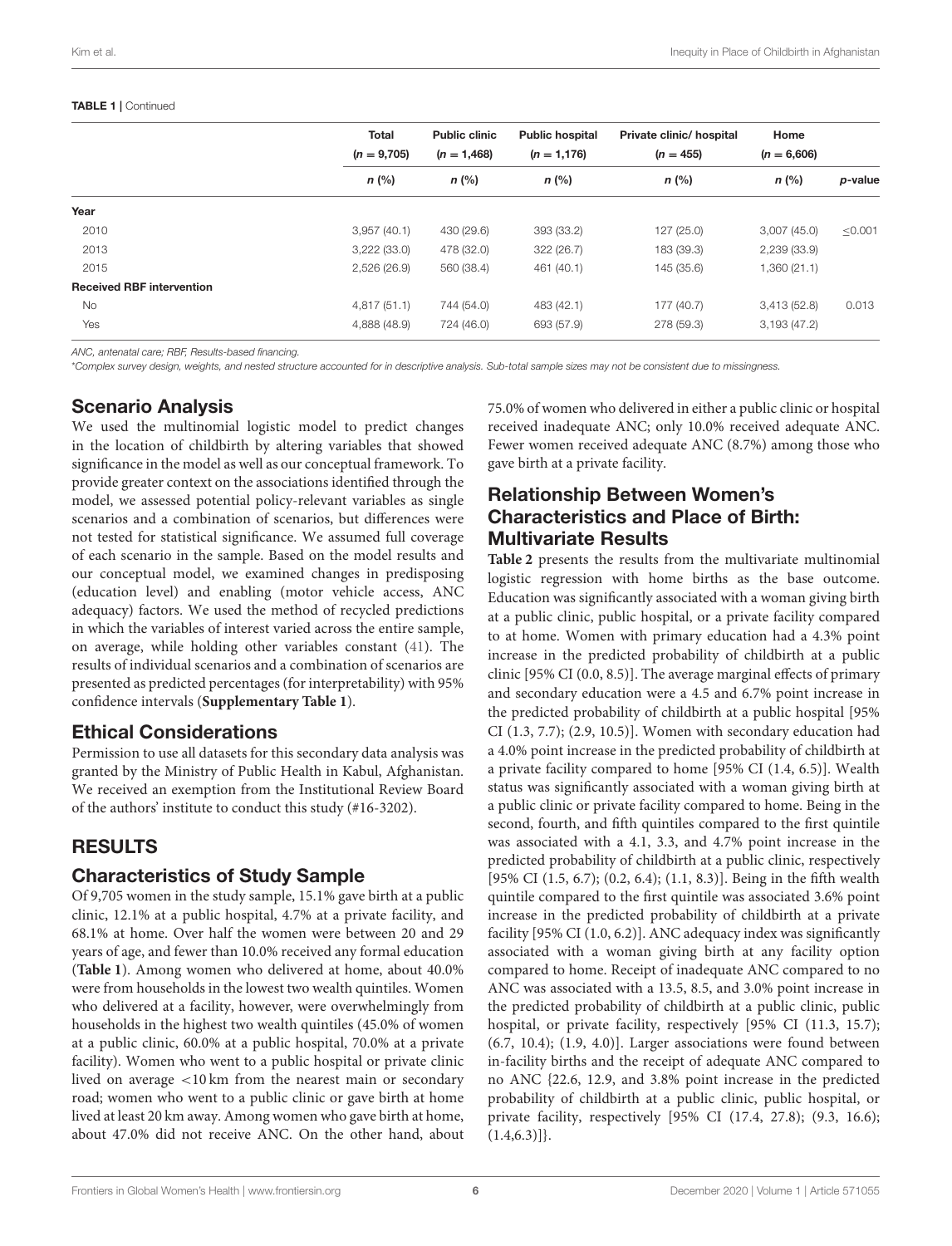<span id="page-6-0"></span>

| TABLE 2   Multinomial regression analysis of women's characteristics and           |  |
|------------------------------------------------------------------------------------|--|
| childbirth location for most recent birth within the last 2 years ( $n = 8,921$ ). |  |

|                                                |                                      | Place of birth (reference: Home birth) |                            |  |
|------------------------------------------------|--------------------------------------|----------------------------------------|----------------------------|--|
|                                                | <b>Public clinic</b>                 | <b>Public hospital</b>                 | Private<br>clinic/hospital |  |
| Variables (reference<br>group)                 | <b>AME</b>                           | <b>AME</b>                             | <b>AME</b>                 |  |
|                                                | (95% CI)                             | (95% CI)                               | (95% CI)                   |  |
| <b>PREDISPOSING FACTORS</b>                    |                                      |                                        |                            |  |
| Woman's age category (ref: 15-19 years)        |                                      |                                        |                            |  |
| $20 - 24$ years                                | $-0.024$                             | $-0.032$                               | 0.011                      |  |
|                                                |                                      | $(-0.068, 0.021)$ $(-0.072, 0.008)$    | $(-0.008, 0.031)$          |  |
| $25 - 29$ years                                | $-0.056*$                            | $-0.055**$                             | $-0.001$                   |  |
|                                                |                                      | $(-0.099, -0.012)$ $(-0.096, -0.014)$  | $(-0.021, 0.018)$          |  |
| 30-34 years                                    | $-0.069***$                          | $-0.040*$                              | $-0.007$                   |  |
|                                                | (-0.111, -0.027)                     | $(-0.080, 0.000)$                      | $(-0.027, 0.014)$          |  |
| 35-39 years                                    | $-0.044$                             | $-0.047*$                              | 0.006                      |  |
|                                                |                                      | $(-0.090, 0.001)$ $(-0.090, -0.004)$   | $(-0.015, 0.027)$          |  |
| 40-44 years                                    | $-0.068**$                           | $-0.034$                               | 0.008                      |  |
|                                                | $(-0.119, -0.018)$ $(-0.080, 0.012)$ |                                        | $(-0.016, 0.033)$          |  |
| 45-49 years                                    | $-0.119***$                          | $-0.021$                               | 0.041                      |  |
|                                                | $(-0.177, -0.062)$ $(-0.084, 0.041)$ |                                        | $(-0.006, 0.088)$          |  |
| Woman's education level (ref: No education)    |                                      |                                        |                            |  |
| Primary education                              | $0.043*$                             | $0.045**$                              | 0.021                      |  |
|                                                | (0.000, 0.085)                       | (0.013, 0.077)                         | $(-0.002, 0.044)$          |  |
| Secondary education                            | 0.016                                | $0.067***$                             | $0.040**$                  |  |
| and more                                       | $(-0.019, 0.052)$                    | (0.029, 0.105)                         | (0.014, 0.065)             |  |
| Gravidity (ref: No previous pregnancies)       |                                      |                                        |                            |  |
| $1+$ previous                                  | 0.021                                | $-0.020$                               | $0.028**$                  |  |
| pregnancies                                    | $(-0.023, 0.065)$                    | $(-0.063, 0.024)$                      | (0.009, 0.047)             |  |
| <b>ENABLING FACTORS</b>                        |                                      |                                        |                            |  |
| Wealth status (ref: First quintile)            |                                      |                                        |                            |  |
| Second quintile                                | $0.041**$                            | $-0.024$                               | $-0.015$                   |  |
|                                                | (0.015, 0.067)                       | $(-0.054, 0.006)$                      | $(-0.033, 0.003)$          |  |
| Third quintile                                 | 0.020                                | $-0.004$                               | 0.006                      |  |
|                                                | $(-0.011, 0.051)$                    | $(-0.036, 0.028)$                      | $(-0.016, 0.028)$          |  |
| Fourth quintile                                | $0.033*$                             | 0.027                                  | 0.017                      |  |
|                                                | (0.002, 0.064)                       | $(-0.008, 0.061)$                      | $(-0.004, 0.038)$          |  |
| Fifth quintile                                 | $0.047*$                             | 0.030                                  | $0.036**$                  |  |
|                                                | (0.011, 0.083)                       | $(-0.005, 0.065)$                      | (0.010, 0.062)             |  |
| Main mode of transportation (ref: Foot)        |                                      |                                        |                            |  |
|                                                |                                      |                                        |                            |  |
| Motor                                          | $-0.006$<br>$(-0.043, 0.031)$        | 0.022                                  | 0.005                      |  |
|                                                |                                      | $(-0.005, 0.049)$                      | $(-0.013, 0.023)$          |  |
| Closest facility type (ref: Sub Health Center) |                                      |                                        |                            |  |
| <b>Basic Health Center</b>                     | 0.019                                | -0.016                                 | 0.012                      |  |
|                                                | $(-0.015, 0.053)$                    | $(-0.049, 0.017)$                      | $(-0.007, 0.031)$          |  |
| Comprehensive                                  | 0.005                                | $-0.032$                               | $-0.005$                   |  |
| <b>Health Center</b>                           | $(-0.029, 0.039)$                    | $(-0.067, 0.004)$                      | $(-0.024, 0.014)$          |  |
| Hospital                                       | $-0.002$                             | $0.060*$                               | 0.001                      |  |

#### TABLE 2 | Continued

|                                                                 | Place of birth (reference: Home birth) |                              |                             |  |
|-----------------------------------------------------------------|----------------------------------------|------------------------------|-----------------------------|--|
|                                                                 | <b>Public clinic</b>                   | <b>Public hospital</b>       | Private<br>clinic/hospital  |  |
| Variables (reference<br>group)                                  | <b>AME</b><br><b>AME</b>               |                              | AME                         |  |
|                                                                 | (95% CI)                               | $(95% \text{ Cl})$           | $(95% \text{ Cl})$          |  |
| Adequate                                                        | $0.226***$<br>(0.174, 0.278)           | $0.129***$<br>(0.093, 0.166) | $0.038**$<br>(0.014, 0.063) |  |
| <b>OTHER CONTROL VARIABLES</b><br><b>Drovingo Irof: Donugn)</b> |                                        |                              |                             |  |

#### Province (ref: Parwan)

| Province (rei: Parwan)              |                    |                                      |                    |  |
|-------------------------------------|--------------------|--------------------------------------|--------------------|--|
| Badakhshan                          | $-0.067***$        | $-0.012$                             | $-0.019*$          |  |
|                                     | $(-0.106, -0.028)$ | $(-0.074, 0.051)$                    | $(-0.036, -0.002)$ |  |
| Takhar                              | 0.040              | $-0.084***$                          | 0.007              |  |
|                                     | $(-0.026, 0.107)$  | $(-0.122, -0.046)$                   | $(-0.012, 0.026)$  |  |
| Samangan                            | $0.196***$         | $-0.028$                             | $-0.003$           |  |
|                                     | (0.136, 0.256)     | $(-0.080, 0.023)$                    | $(-0.024, 0.018)$  |  |
| Balkh                               | $-0.043*$          | $-0.014$                             | $0.035**$          |  |
|                                     | $(-0.078, -0.008)$ | $(-0.068, 0.040)$                    | (0.011, 0.060)     |  |
| Jawzjan                             | 0.010              | $-0.025$                             | $0.121***$         |  |
|                                     | $(-0.031, 0.050)$  | $(-0.065, 0.015)$                    | (0.069, 0.173)     |  |
| Bamyan                              | $0.081**$          | $-0.015$                             | $-0.028***$        |  |
|                                     | (0.031, 0.130)     | $(-0.071, 0.040)$                    | $(-0.042, -0.014)$ |  |
| Saripul                             | $0.064*$           | 0.017                                | 0.001              |  |
|                                     | (0.001, 0.127)     | $(-0.040, 0.075)$                    | $(-0.026, 0.028)$  |  |
| Panjsher                            | $0.151***$         | $-0.063***$                          | $-0.013$           |  |
|                                     | (0.080, 0.222)     | $(-0.101, -0.025)$ $(-0.032, 0.005)$ |                    |  |
| Year (ref: 2010)                    |                    |                                      |                    |  |
| 2013                                | 0.034              | $-0.012$                             | $0.034***$         |  |
|                                     | (0.011, 0.058)     | $(-0.031, 0.007)$                    | (0.018, 0.049)     |  |
| 2015                                | $0.085***$         | $0.056***$                           | $0.031***$         |  |
|                                     | (0.057, 0.113)     | (0.031, 0.082)                       | (0.013, 0.048)     |  |
| Received RBF intervention (ref: No) |                    |                                      |                    |  |
| Yes                                 | $-0.016$           | 0.022                                | $0.016*$           |  |
|                                     | $(-0.045, 0.014)$  | $(-0.003, 0.046)$                    | (0.001, 0.032)     |  |

*AME, Average marginal effect; ANC, Antenatal Care; RBF, Results-based financing.* \**p* ≤ *0.05,* \*\**p* ≤ *0.01,* \*\*\**p* ≤ *0.001. Marginal effect for factor variables is the discrete change from the base level.*

#### Scenarios of Utilization Patterns of In-Facility Births

**[Figures 3](#page-7-0)**, **[4](#page-7-1)** present the results of the various scenarios of target variables and their predicted changes on utilization patterns of in-facility births at public clinics, public hospitals, private facilities, and home, assuming all individuals reach the full potential of the target variables. Overall, adequate ANC as a single variable yielded the largest changes in decreased home childbirth (from 66.3 to 44.4%). However, a combination of variables was the most effective in decreasing home childbirths. Increased access to secondary education and adequate ANC was associated with a decrease in home births from 66.3 to 32.2%, with 29.7% at public clinics, 26.8% at public hospitals, and 11.2% at private facilities. The addition of a motor vehicle to this combination predicted further decreased home births (to 30.0%). Increased access

(−0.069, 0.066)

0.001 (0.000, 0.001)

(0.113, 0.157)

Distance to the nearest main or secondary road

ANC adequacy index (ref: No ANC) Inadequate 0.135\*\*\*

(km)

(0.005, 0.115)

 $-0.003***$ (−0.003, −0.002)

> 0.085\*\*\* (0.067, 0.104)

(−0.023, 0.025)

0.000 (−0.001, 0.000)

0.030\*\*\* (0.019, 0.040)

*(Continued)*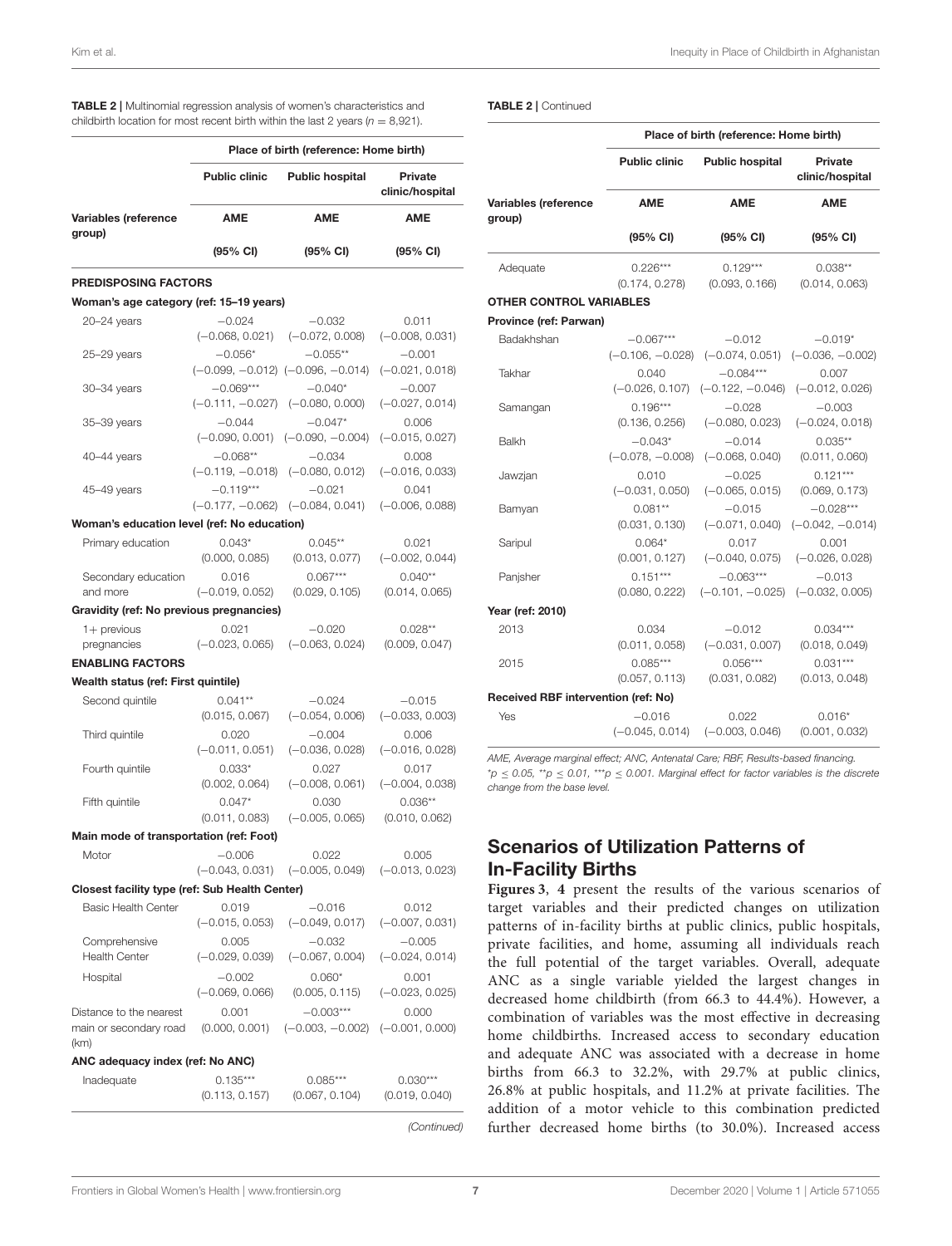

<span id="page-7-0"></span>

<span id="page-7-1"></span>FIGURE 4 | Predicted percentages of childbirth location given a combination of scenarios\*. \*Combo 1: Primary education + at least inadequate ANC; Combo2: Primary education + at least inadequate ANC + motor vehicle; Combo 3: Primary education + adequate ANC; Combo 4: Primary education + adequate ANC + motor vehicle; Combo 5: Secondary education + at least inadequate ANC; Combo 6: Secondary education + at least inadequate ANC + motor vehicle; Combo 7: Secondary education + adequate ANC; Combo 8: Secondary education + adequate ANC + motor vehicle.

to primary education, adequate ANC, and motor vehicle decreased home births to 31.2% with 32.4% at public clinics, 27.0% at public hospitals, and 9.4% at private facilities.

Despite assessing the full coverage of the combined scenarios, about 30.0% of women were predicted to still give birth at home.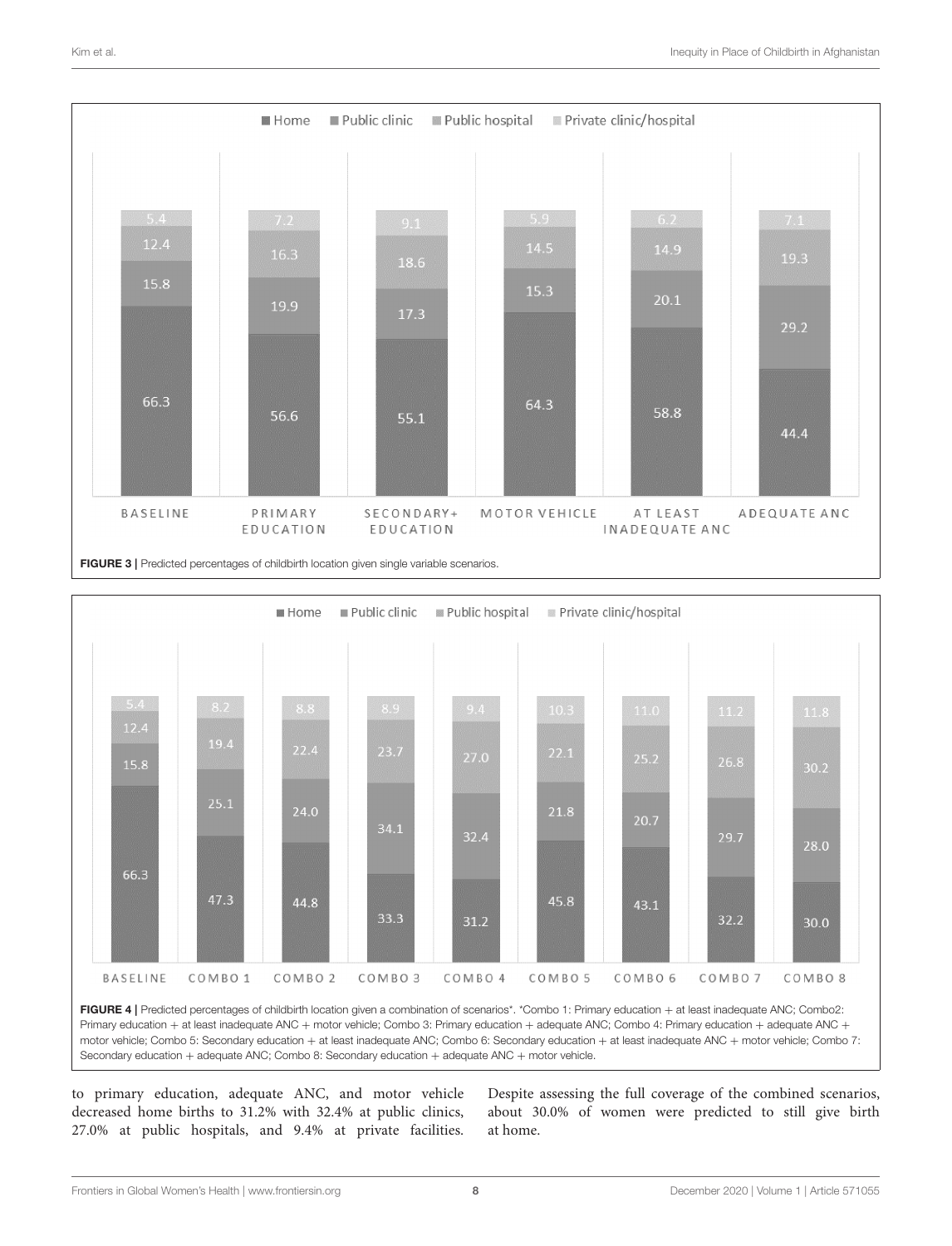# **DISCUSSION**

Using the Andersen Behavioral Model, the findings show that women with higher levels of education, greater household wealth, and having any ANC were more likely to give birth in public or private facilities than at home. The scenario analysis found that a combination of variables, particularly access to secondary education, adequate ANC, and motor vehicle for care, would have the largest change on the predicted decrease of home births and increase of in-facility births, particularly at public clinics and hospitals. These results are consistent with the literature and highlight the need for decisionmakers to consider a combination of multisector efforts (e.g., health, education, and social protection), to increase equitable use of maternal health services.

We found that primary and secondary education increased a woman's predicted probability of giving birth at a higherlevel facility. Maternal education has been found to be a key determinant of maternal health utilization [\(42,](#page-11-3) [43\)](#page-11-4). Women with higher levels of education often know when to seek care, understand benefits of preventive care, and are more empowered to actually seek care [\(44\)](#page-11-5). Education can serve as a tool to enhance a woman's confidence and ability to make decisions for herself and seek out higher quality care [\(45,](#page-11-6) [46\)](#page-11-7). However, within the context of strongly patriarchal societies, studies have shown the value of engaging husbands and other household decision makers, such as mothers-in-law, in educational sessions for improving maternal and child health [\(10,](#page-10-31) [43,](#page-11-4) [47\)](#page-11-8). The ability of a woman to seek maternal health care is correlated with her household decision-making status and level of her husband's education, occupation, and support [\(48](#page-11-9)[–50\)](#page-11-10). Further, a woman's ability to obtain secondary education has been a consistent predictor of maternal health service utilization [\(51,](#page-11-11) [52\)](#page-11-12). These factors should not be overlooked when designing programs to either jointly engage husbands and mothers-inlaw or to recognize their role as a precondition to successful maternal health education interventions, as well as education for young girls.

Similar to other studies [\(11,](#page-10-32) [23,](#page-10-15) [45\)](#page-11-6), we found that the poorest women were more likely to deliver at home and wealthier women were more likely to deliver in the private sector. We also found that women in the second poorest wealth quintile were more likely to use a public clinic for childbirth compared to the poorest women. Public clinics, which deliver the BPHS, have been found to be more equitable than other facility types (public hospitals or private facilities) in Afghanistan [\(23,](#page-10-15) [25\)](#page-10-17). However, the poorest women may still face barriers to accessing the lowest levels of the health system for maternal healthcare. Although public clinics should be free of charge, patients often make informal payments for services and must bear the additional costs for such things as transportation and food, likely unaffordable for the poorest women [\(10,](#page-10-31) [20\)](#page-10-33). High out-of-pocket payments by households remains a major barrier to accessing healthcare in Afghanistan [\(53\)](#page-11-13). Households reported spending on transportation for healthcare services as the second highest expense following medicines and supplies [\(54\)](#page-11-14). Policies are needed to address financial barriers to accessing maternal healthcare services, particularly for transportation, such as through vouchers, cash transfers, or community transport options to cover the cost and availability of transportation to a health facility.

Use of ANC was positively associated with giving birth at any of the facility types. Receiving adequate ANC had almost twice the effect as inadequate ANC in the likelihood of childbirth at a public clinic. The timing and number of ANC visits have been associated with a woman's preference on where to give birth [\(55,](#page-11-15) [56\)](#page-11-16). Inadequate services during ANC can influence a woman's decision to seek additional care during pregnancy or childbirth. ANC visits are the best opportunity to support women in birth preparedness and to understand signs of pregnancy complications and how to seek emergency obstetric care when needed. Birth preparedness has been positively associated with in-facility births and as a means to reduce maternal and newborn deaths [\(57–](#page-11-17)[59\)](#page-11-18). Implementation of birth plans during ANC visits should be considered as a strategy to improve the uptake of maternal health services, including the number and content of ANC visits, skilled attendant at birth, and post-natal care. However, observed associations between ANC use and in-facility delivery may be suspect of resulting from confounding factors such as availability of and access to services, knowledge of pregnancy risks, and attitudes toward health services [\(60\)](#page-11-19).

Although motor vehicle access was not significant in the model, it is commonly cited as a barrier to accessing facilities in qualitative studies and in other studies. Adding this variable to the scenario analysis achieved the highest predicted increase of in-facility births. Where resources are limited and increasing the number of facilities infeasible, countries like Afghanistan may consider different modes of transport to influence access to needed health care [such as conditional cash transfer for transportation [\(61,](#page-11-20) [62\)](#page-11-21)], particularly in rural areas with diverse terrain [\(63](#page-11-22)[–65\)](#page-11-23).

Increasing in-facility births requires ensuring quality of care and availability of services, personnel, and medicines. With increased demand for services, particularly in the public sector, decision makers should ensure continuity of maternal healthcare services from pregnancy to post-partum and increase the availability and quality of emergency obstetric care in public facilities. In-facility births alone may not decrease mortality [\(66\)](#page-11-24) without ensuring sufficient quality of care [\(67,](#page-11-25) [68\)](#page-11-26). In a fivecountry study in sub-Saharan Africa, the quality of basic maternal healthcare functions was substantially lower in primary care compared to secondary level facilities [\(67\)](#page-11-25). There is a perception that private health facilities have better quality care, and evidence has shown that women who can afford to, prefer to bypass their nearest public clinic for a higher level clinic or hospital [\(20,](#page-10-33) [69\)](#page-11-27). Equitable access to quality maternity healthcare should be considered, particularly as poorer women tend to utilize services at public clinics. Further, interventions targeting women who continue to deliver at home should increase access to birth planning support, knowledge of pregnancy complications and obstetric dangers signs, and access to SBAs.

We found that the combination of secondary education, adequate ANC, and motor vehicle in the scenario analysis had the strongest signals from the model for increasing the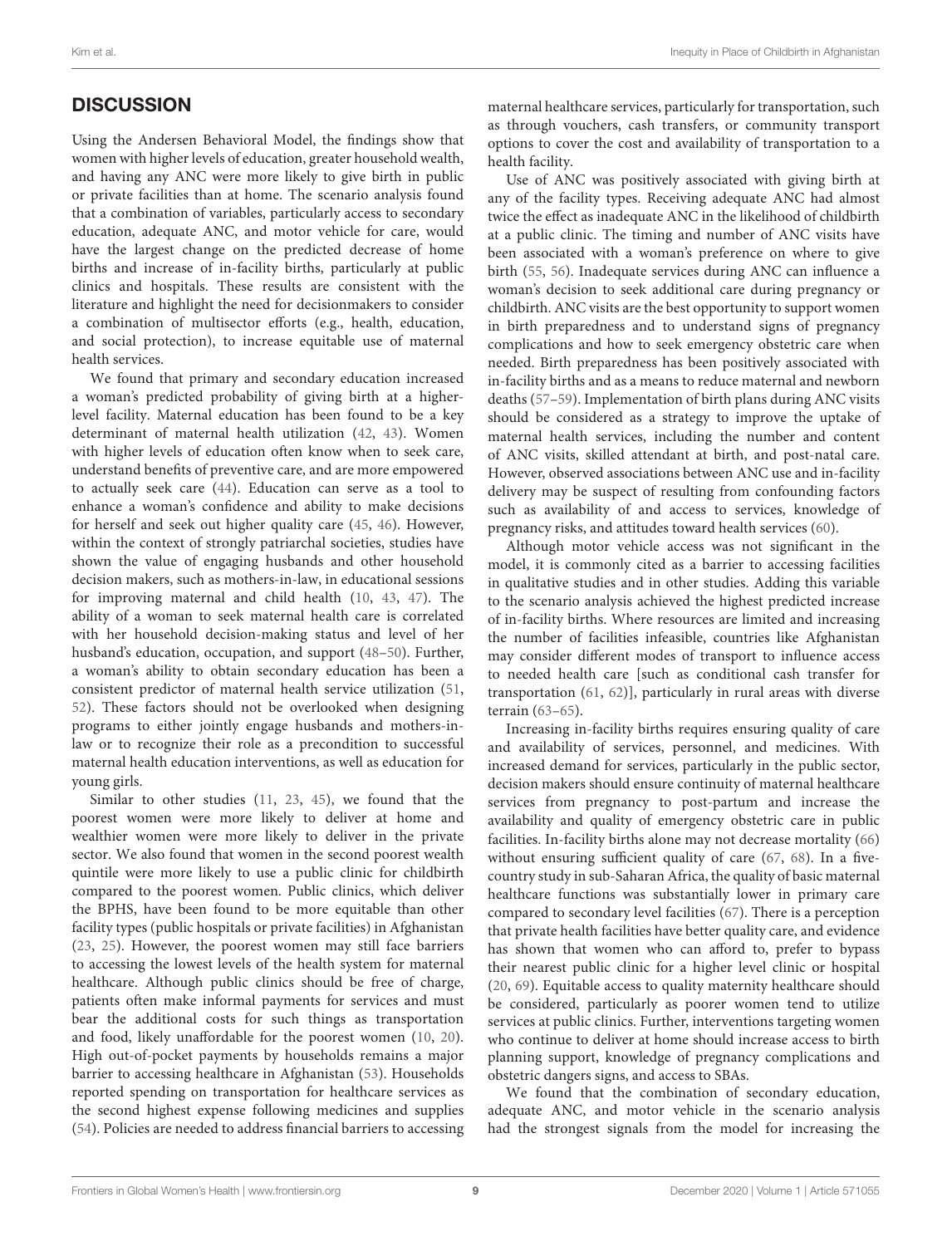predicted probability of in-facility childbirths. The scenario analysis does not show causality between the multisector inputs and improved maternal health care utilization; however, it highlights the importance of multisector efforts to contribute to substantial changes in maternal healthcare utilization. Further, it highlights the need for health research to better measure and assess multisector factors on healthcare use and healthrelated outcomes. The SDGs comprise of 17 goals to spur action among countries to improve health, education, economic growth, and tackle climate change. SDG 4 specifically focuses on universal access to primary and secondary education which would help decrease maternal mortality as stated in SDG 3. Global efforts to build coherent policies through the SDGs need to similarly bridge interactions across sectors in countries for greater human development impacts [\(70\)](#page-11-28). Achieving the SDGs requires multisectoral interventions that address poverty, food insecurity and malnutrition, universal health coverage, quality universal education, and environmental protection [\(71\)](#page-11-29). Investments across the relevant sectors with policy interactions may not only decrease preventable deaths but also "ensure health and well-being, and expand enabling environments" [\(72\)](#page-11-30). Multisector interventions should be studied to better understand their linkages to improving maternal health outcomes.

We note several limitations of this study. First, we were unable to identify or account for women with high-risk pregnancies. Failing to control for pregnancy risk may introduce confounding as it is likely to be on the causal pathway. Second, our study includes nine provinces in Afghanistan, thus limiting generalizability, particularly the southern provinces which are geographically and ethnically different from the central and northern regions and have greater insecurity. Studies have shown that maternal healthcare utilization and outcomes, as well as coverage of health facilities are poorer in the southern region [\(15,](#page-10-10) [16,](#page-10-11) [33,](#page-10-25) [73\)](#page-11-31). Third, our sample was limited to women who delivered in the past 2 years so not all births were captured. However, this shortened recall period may reduce recall bias. Fourth, the situation in Afghanistan is volatile and the security levels change rapidly in the country. We were unable to control for district-level security incidents, and it is unclear how specific villages and households are affected. Yet, evidence has shown that conflict affects access and use of health services [\(74\)](#page-11-32). Fifth, we did not account for clustering at the village level. The multinomial model would enhance the efficiency and is likely to reduce the standard errors of coefficients by dividing the total variance into variance at the group level and that at the individual level. Although our model did not account for the variation at the village level, with a lower efficiency of detecting potentially meaningful variables predicting the use of maternal services, the coefficients remained unbiased. Sixth, we did not have the full spectrum of women's preferences for place of childbirth usually determined by a discrete choice experiment, which was beyond the scope of this study. Finally, we did not have specific quality measures of care or perceptions of care that a woman received at her place of childbirth. Perception of quality and satisfaction of care may influence a woman's decision to seek care at a specific facility and should be accounted for in future studies.

This study enhances our understanding of factors associated with the use of public facilities and the private sector for childbirth in Afghanistan. Policymakers and healthcare providers should seek to improve equity in the delivery of health services, particularly for necessary emergency obstetric care. Strengthened collaborations between health and other sectors, such as increased access to education for girls, may address critical leverage points in improving maternal health outcomes and overall well-being. Further, there is a need to address the financial barriers to transportation to reach health facilities in a timely manner. Additional research is needed to investigate health system factors that are amenable to change such as health service quality to provide a more complete understanding of individual, health systems, and community level factors that influence a woman's place of childbirth.

### DATA AVAILABILITY STATEMENT

The data analyzed in this study is subject to the following licenses/restrictions: Raw data were generated at the Silk Route Training and Research Organization and owned by the Afghanistan Ministry of Public Health. Derived data supporting the findings of this study are available from the corresponding author (CK) on request, with permission from the Afghanistan Ministry of Public Health. Several of the spatial datasets that support the findings of this study are openly available in the Humanitarian Data Exchange at [data.humdata.org.](https://data.humdata.org) Requests to access these datasets should be directed to Christine Kim, [christine\\_kim@alumni.unc.edu;](https://christine_kim@alumni.unc.edu)[data.humdata.org.](https://data.humdata.org)

### ETHICS STATEMENT

Permission to use all datasets for this secondary data analysis was granted by the Ministry of Public Health in Kabul, Afghanistan. We received an exemption from the Institutional Review Board of the authors' institute to conduct this study (#16-3202).

# AUTHOR CONTRIBUTIONS

CK contributed to study conception and design, analyzed data, and drafted the manuscript. DE, KN, AS, and WZ contributed to critical review and manuscript revision. All authors contributed to the article and approved the submitted version.

# ACKNOWLEDGMENTS

We thank the Silk Route Training and Research Organization and the Afghanistan Ministry of Public Health for their support and sharing data for this study.

# SUPPLEMENTARY MATERIAL

<span id="page-9-0"></span>The Supplementary Material for this article can be found [online at: https://www.frontiersin.org/articles/10.3389/fgwh.](https://www.frontiersin.org/articles/10.3389/fgwh.2020.571055/full#supplementary-material) 2020.571055/full#supplementary-material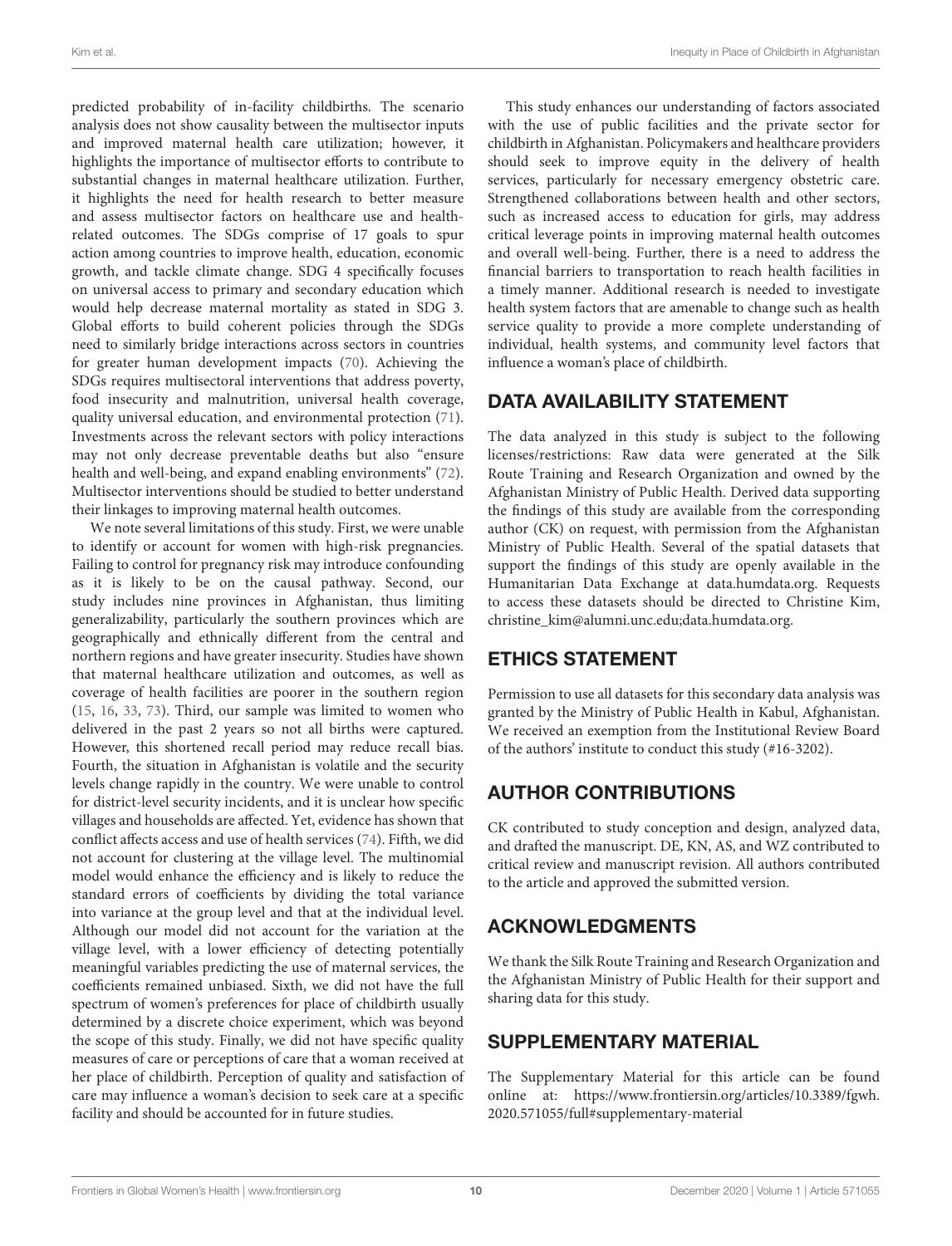### **REFERENCES**

- <span id="page-10-0"></span>1. Kassebaum NJ, Barber RM, Dandona L, Hay SI, Larson HJ, Lim SS, et al. Global, regional, and national levels of maternal mortality, 1990–2015: a systematic analysis for the Global Burden of Disease Study 2015. Lancet. (2016) 388:1775–812. doi: [10.1016/S0140-6736\(16\)31470-2](https://doi.org/10.1016/S0140-6736(16)31470-2)
- <span id="page-10-1"></span>2. Alkema L, Chou D, Hogan D, et al. Global, regional, and national levels and trends in maternal mortality between 1990 and 2015, with scenario-based projections to 2030: a systematic analysis by the UN Maternal Mortality Estimation Inter-Agency Group. Lancet. (2016) 38:462– 74. doi: [10.1016/S0140-6736\(15\)00838-7](https://doi.org/10.1016/S0140-6736(15)00838-7)
- <span id="page-10-2"></span>Bank TW. Trends in Maternal Mortality: 1990 to 2013 Estimates by WHO, UNICEF, UNFPA. The World Bank and the United Nations Population Division, Geneva (2016). p. 1–7.
- <span id="page-10-3"></span>4. Campbell OM, Graham WJ. Strategies for reducing maternal mortality: getting on with what works. Lancet. (2006) 368:1284–99. doi: [10.1016/S0140-6736\(06\)69381-1](https://doi.org/10.1016/S0140-6736(06)69381-1)
- <span id="page-10-4"></span>5. Mahdi SS, Habib O. A study on preference and practices of women regarding place of delivery. East Mediterr Heal J. (2010) 16:874–8. doi: [10.26719/2010.16.8.874](https://doi.org/10.26719/2010.16.8.874)
- <span id="page-10-5"></span>6. Joseph G, Da Silva ICM, Wehrmeister FC, Barros AJD, Victora CG. Inequalities in the coverage of place of delivery and skilled birth attendance: analyses of cross-sectional surveys in 80 low and middle-income countries. Reprod Health. (2016) 13:1–13. doi: [10.1186/s12978-016-0192-2](https://doi.org/10.1186/s12978-016-0192-2)
- <span id="page-10-6"></span>7. Kruk ME, Paczkowski M, Mbaruku G, De Pinho H, Galea S. Women's preferences for place of delivery in rural Tanzania: a population-based discrete choice experiment. Am J Public Health. (2009) 99:1666–72. doi: [10.2105/AJPH.2008.146209](https://doi.org/10.2105/AJPH.2008.146209)
- 8. Wild K, Barclay L, Kelly P, Martins N. Birth choices in Timor-Leste : a framework for understanding the use of maternal health services in low resource settings. Soc Sci Med. (2010) 71:2038–45. doi: [10.1016/j.socscimed.2010.09.012](https://doi.org/10.1016/j.socscimed.2010.09.012)
- 9. Newbrander W, Natiq K, Shahim S, Hamid N, Skena NB. Barriers to appropriate care for mothers and infants during the perinatal period in rural Afghanistan: a qualitative assessment. Glob Public Health. (2014) 9:93–109. doi: [10.1080/17441692.2013.827735](https://doi.org/10.1080/17441692.2013.827735)
- <span id="page-10-31"></span>10. Higgins-Steele A, Burke J, Foshanji AI, Farewar F, Naziri M, Seddiqi S, et al. Barriers associated with care-seeking for institutional delivery among rural women in three provinces in Afghanistan. BMC Pregn Childb. (2018) 18:1–9. doi: [10.1186/s12884-018-1890-2](https://doi.org/10.1186/s12884-018-1890-2)
- <span id="page-10-32"></span>11. Thakur B, Kar S, Pathak M, Thakur N. Public-private share in maternal health care services utilization in India: a multinomial logistic regression analysis from three consecutive survey data. Clin Epidemiol Glob Heal. (2019) 7:22–8. doi: [10.1016/j.cegh.2017.12.003](https://doi.org/10.1016/j.cegh.2017.12.003)
- <span id="page-10-7"></span>12. Yorlets RR, Iverson KR, Leslie HH, Gage AD, Roder-Dewan S, Nsona H, et al. Latent class analysis of the social determinants of health-seeking behaviour for delivery among pregnant women in Malawi. BMJ Glob Heal. (2019) 4:1–10. doi: [10.1136/bmjgh-2018-000930](https://doi.org/10.1136/bmjgh-2018-000930)
- <span id="page-10-8"></span>13. Bartlett L, LeFevre A, Zimmerman L, Saeedzai SA, Torkamani S, Zabih W, et al. Progress and inequities in maternal mortality in Afghanistan. (RAMOS-II): a retrospective observational study. Lancet Glob Heal. (2017) 5:e545–55. doi: [10.1016/S2214-109X\(17\)30139-0](https://doi.org/10.1016/S2214-109X(17)30139-0)
- <span id="page-10-9"></span>14. Alba S, Sondorp E, Kleipool E, Yadav RS, Rahim AS, Juszkiewicz KT, et al. Estimating maternal mortality : what have we learned from 16 years of surveys in Afghanistan? BMJ Glob Heal. (2020) 5:e002126. doi: [10.1136/bmjgh-2019-002126](https://doi.org/10.1136/bmjgh-2019-002126)
- <span id="page-10-10"></span>15. Akseer N, Bhatti Z, Rizvi A, Salehi AS, Mashal T, Bhutta ZA. Coverage and inequalities in maternal and child health interventions in Afghanistan. BMC Public Health. (2016) 16:797. doi: [10.1186/s12889-016-3406-1](https://doi.org/10.1186/s12889-016-3406-1)
- <span id="page-10-11"></span>16. Ministry of Public Health [Afghanistan], and Central Statistics Organization [Afghanistan]. Afghanistan Demographic and Health Survey 2015. (2017). Available online at:<https://dhsprogram.com/pubs/pdf/FR323/FR323.pdf> (accessed November 25, 2020).
- <span id="page-10-12"></span>17. Mayhew M, Hansen PM, Peters DH, Edward A, Singh LP, Dwivedi V, et al. Determinants of skilled birth attendant utilization in Afghanistan: a cross-sectional study. Am J Public Health. (2008) 98:1849–56. doi: [10.2105/AJPH.2007.123471](https://doi.org/10.2105/AJPH.2007.123471)
- 18. Shooshtari S, Samadi SA, Zarei K, Naghipur S, Martin T, Lee M. Facilitating and impeding factors for knowledge translation in intellectual and

developmental disabilities: results from a consultation workshop in Iran. J Policy Pract Intellect Disabil. (2014) 11:210–6. doi: [10.1111/jppi.12084](https://doi.org/10.1111/jppi.12084)

- 19. Shahram MS, Hamajima N, Reyer JA. Factors affecting maternal healthcare utilization in Afghanistan: secondary analysis of Afghanistan Health Survey 2012. Nagoya J Med Sci. (2015) 77:595–607.
- <span id="page-10-33"></span>20. Tappis H, Koblinsky M, Doocy S, Warren N, Peters DH. Bypassing primary care facilities for childbirth: findings from a multilevel analysis of skilled birth attendance determinants in Afghanistan. J Midwifery Womens Health (2016) 61:185–95. doi: [10.1111/jmwh.12359](https://doi.org/10.1111/jmwh.12359)
- <span id="page-10-13"></span>21. Mumtaz S, Bahk J, Khang YH. Current status and determinants of maternal healthcare utilization in Afghanistan: analysis from Afghanistan demographic and health survey 2015. PLoS ONE. (2019) 14:1–14. doi: [10.1371/journal.pone.0217827](https://doi.org/10.1371/journal.pone.0217827)
- <span id="page-10-14"></span>22. Hirose A, Borchert M, Niksear H, Alkozai AS, Cox J, Gardiner J, et al. Difficulties leaving home: a cross-sectional study of delays in seeking emergency obstetric care in Herat, Afghanistan. Soc Sci Med. (2011) 73:1003– 13. doi: [10.1016/j.socscimed.2011.07.011](https://doi.org/10.1016/j.socscimed.2011.07.011)
- <span id="page-10-15"></span>23. Kim C, Saeed KMA, Salehi AS, Zeng W. An equity analysis of utilization of health services in Afghanistan using a national household survey. BMC Public Health. (2016) 16:1226. doi: [10.1186/s12889-016-3894-z](https://doi.org/10.1186/s12889-016-3894-z)
- <span id="page-10-16"></span>24. Salehi AS, Saljuqi ATK, Akseer N, Rao K, Coe K. Factors influencing performance by contracted non-state providers implementing a basic package of health services in Afghanistan. Int J Equity Health. (2018) 17:1–16. doi: [10.1186/s12939-018-0847-4](https://doi.org/10.1186/s12939-018-0847-4)
- <span id="page-10-17"></span>25. Alonge O, Gupta S, Engineer C, Salehi AS, Peters DH. Assessing the pro-poor effect of different contracting schemes for health services on health facilities in rural Afghanistan. Health Policy Plan. (2015) 30:1229–42. doi: [10.1093/heapol/czu127](https://doi.org/10.1093/heapol/czu127)
- <span id="page-10-18"></span>26. Ergler CR, Sakdapolrak P, Bohle HG, Kearns RA. Entitlements to health care: why is there a preference for private facilities among poorer residents of Chennai, India? Soc Sci Med. (2011) 72:327–37. doi: [10.1016/j.socscimed.2010.09.042](https://doi.org/10.1016/j.socscimed.2010.09.042)
- <span id="page-10-19"></span>27. Babitsch B, Gohl D, von Lengerke T, Von Lengerke T. Re-revisiting Andersen's behavioral model of health services use: a systematic review of studies from 1998–2011. GMS Psycho Soc. (2012) 9:1–15. doi: [10.3205/psm000089](https://doi.org/10.3205/psm000089)
- <span id="page-10-20"></span>28. Andersen RM. Revisiting the behavioral model and access to medical care: does it matter? J Health Soc Behav. (1995) 36:1–10. doi: [10.2307/2137284](https://doi.org/10.2307/2137284)
- <span id="page-10-21"></span>29. Ministry of Public Health (Afghanistan), Royal Tropical Institute of Amsterdam (KIT), and Silk Route Training and Research Organization (SRTRO). An Impact Evaluation of the Results-based Financing Intervention in Afghanistan. Final Report 2015 (2015).
- <span id="page-10-22"></span>30. Engineer CY, Dale E, Agarwal A, Agarwal A, Alonge O, Edward A, et al. Effectiveness of a pay-for-performance intervention to improve maternal and child health services in Afghanistan: a cluster-randomized trial. Int J Epidemiol. (2016) 45:451–9. doi: [10.1093/ije/dyv362](https://doi.org/10.1093/ije/dyv362)
- <span id="page-10-23"></span>31. INSO. International NGO Safety Organization. (2011). Available online at: <https://www.ngosafety.org/keydata-dashboard/> (accessed October 28, 2020).
- <span id="page-10-24"></span>32. OCHA. The Humanitarian Data Exchange v1.32.2. (2019). Available online at: [https://data.humdata.org/search?q=afghanistan&ext\\_search\\_source=main](https://data.humdata.org/search?q=afghanistan&ext_search_source=main-nav&page=1)[nav&page=1](https://data.humdata.org/search?q=afghanistan&ext_search_source=main-nav&page=1) (accessed July 28, 2019).
- <span id="page-10-25"></span>33. Afghanistan Health Survey (AHS) 2012: Final Report. Kabul (2012).
- <span id="page-10-26"></span>34. Mubyazi G. Knowledge and perceptions of antenatal services need and delivery and reasons for seeking such services among women in Tanzania: implications for utilization and coverage of intermittent presumptive treatment of malaria in pregnancy in two districts. Rwanda J. (2015) 2:65. doi: [10.4314/rjhs.v2i1.9F](https://doi.org/10.4314/rjhs.v2i1.9F)
- <span id="page-10-27"></span>35. Nisar YB, Aurangzeb B, Dibley MJ, Alam A. Qualitative exploration of facilitating factors and barriers to use of antenatal care services by pregnant women in urban and rural settings in Pakistan. BMC Pregn Childb. (2016) 16:1–9. doi: [10.1186/s12884-016-0829-8](https://doi.org/10.1186/s12884-016-0829-8)
- <span id="page-10-28"></span>36. Kotelchuck M. An evaluation of the kessner adequacy of prenatal care index and a proposed adequacy of prenatal care utilization index. Am J Public Health. (1994) 84:1414–20. doi: [10.2105/AJPH.84.9.1414](https://doi.org/10.2105/AJPH.84.9.1414)
- <span id="page-10-29"></span>37. Hodgins S, Agostino D. The quality – coverage gap in antenatal care : toward better measurement of effective coverage. Glob Heal. (2014) 2:173–81. doi: [10.9745/GHSP-D-13-00176](https://doi.org/10.9745/GHSP-D-13-00176)
- <span id="page-10-30"></span>38. Morón-Duarte LS, Ramirez Varela A, Segura O, Freitas da Silveira M. Quality assessment indicators in antenatal care worldwide: a systematic review. Int J Qual Heal Care. (2018) 31:497–505. doi: [10.1093/intqhc/mzy206](https://doi.org/10.1093/intqhc/mzy206)